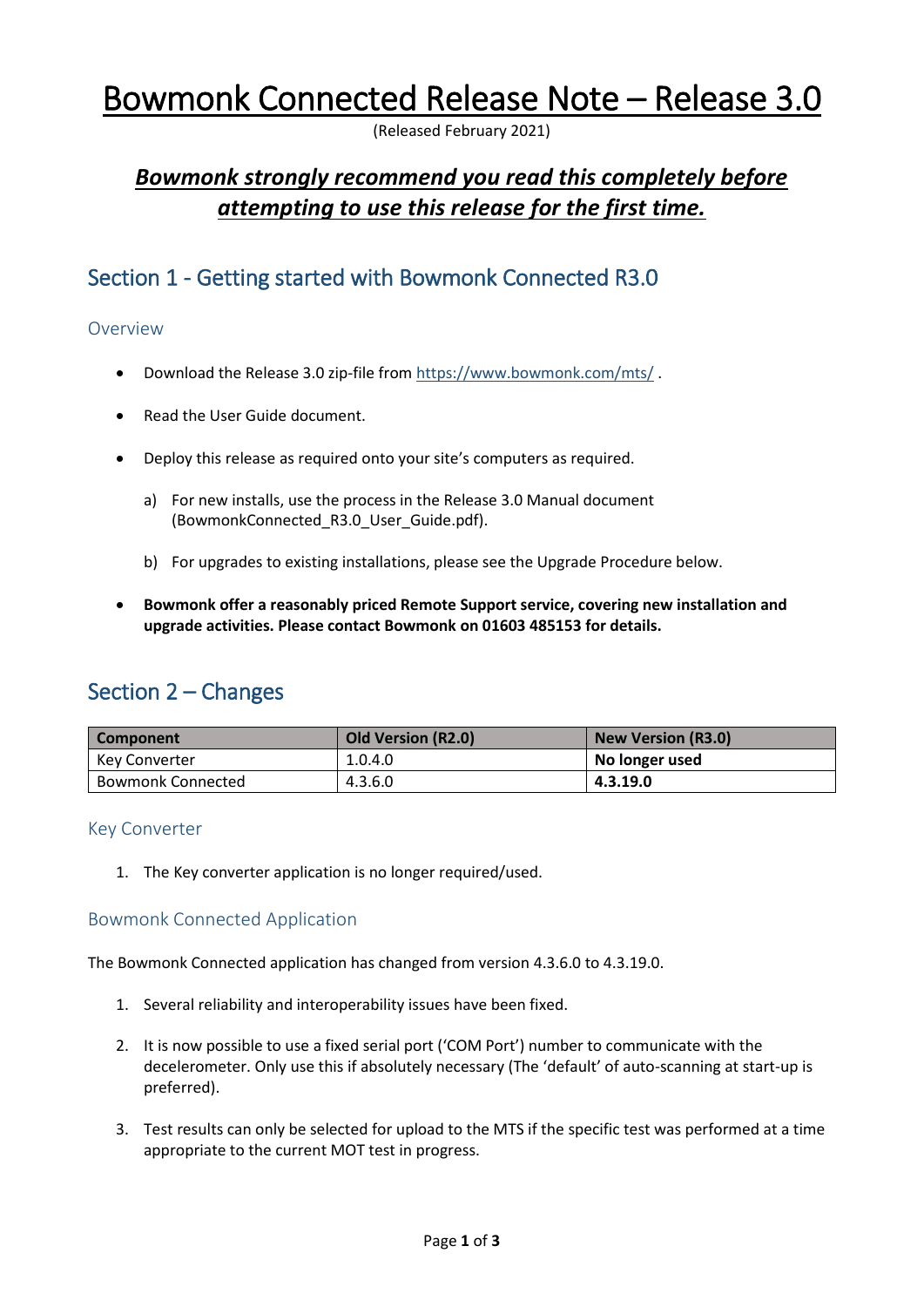# Bowmonk Connected Release Note – Release 3.0

(Released February 2021)

## Other Binaries

1. No functional changes.

# Section 3 – Upgrade Procedure

## 3.1 Do I actually need to upgrade?

If your current release of 'Bowmonk Connected' software is already installed, configured, and working as expected at your VTS site, then you probably do not need to upgrade to Release 3.0, as there are no *operational* improvements for you.

### 3.2 Upgrade procedure

Upgrading to Bowmonk Connected Release 3.0 on any computer requires complete removal of the old release (i.e. the application **and** it's configuration data), followed by installation of the new Release 3.0. Please see below for instructions on how to do this BEFORE doing anything.

### 3.2.1 DVSA Key data

- Please ensure you have access to the specific DVSA certificate (Zip-file or extracted contents) assigned to the Bowmonk Connected installation you are upgrading. E.G. get your backup copy of the decelerometer key data used on this machine.
- If you use the 'zip-file' version, you must also know the password for the zip-file.
- If you are unable to find your Key files, do **NOT** uninstall the old Bowmonk connected program yet as Bowmonk may be able to recover the Key information for you. Please contact [Bowmonk Support](mailto:support@bowmonk.com) for assistance. There is usually a charge for this service.

#### 3.2.3 Download the new version of Bowmonk Connected

Download the Release 3.0 zip-file from <https://www.bowmonk.com/mts/> , and un-zip/extract the contents of this downloaded zip-file as you require, i.e. either

- a) Into the root/top-level folder of a blank thumb drive.
- b) Into a temporary 'working directory' on the computer you are upgrading

#### 3.2.4 Make sure the DVSA 'Key' data for the decelerometer is available and useable.

 Do **NOT** uninstall the old Bowmonk connected program until you *definitely* have access to your decelerometer key data.

#### 3.2.5 Uninstall the old version of the Bowmonk Connected application

a) For machines running Microsoft Windows 7 or Windows 8, use the Control Panel to uninstall the existing 'Bowmonk Connected' application.